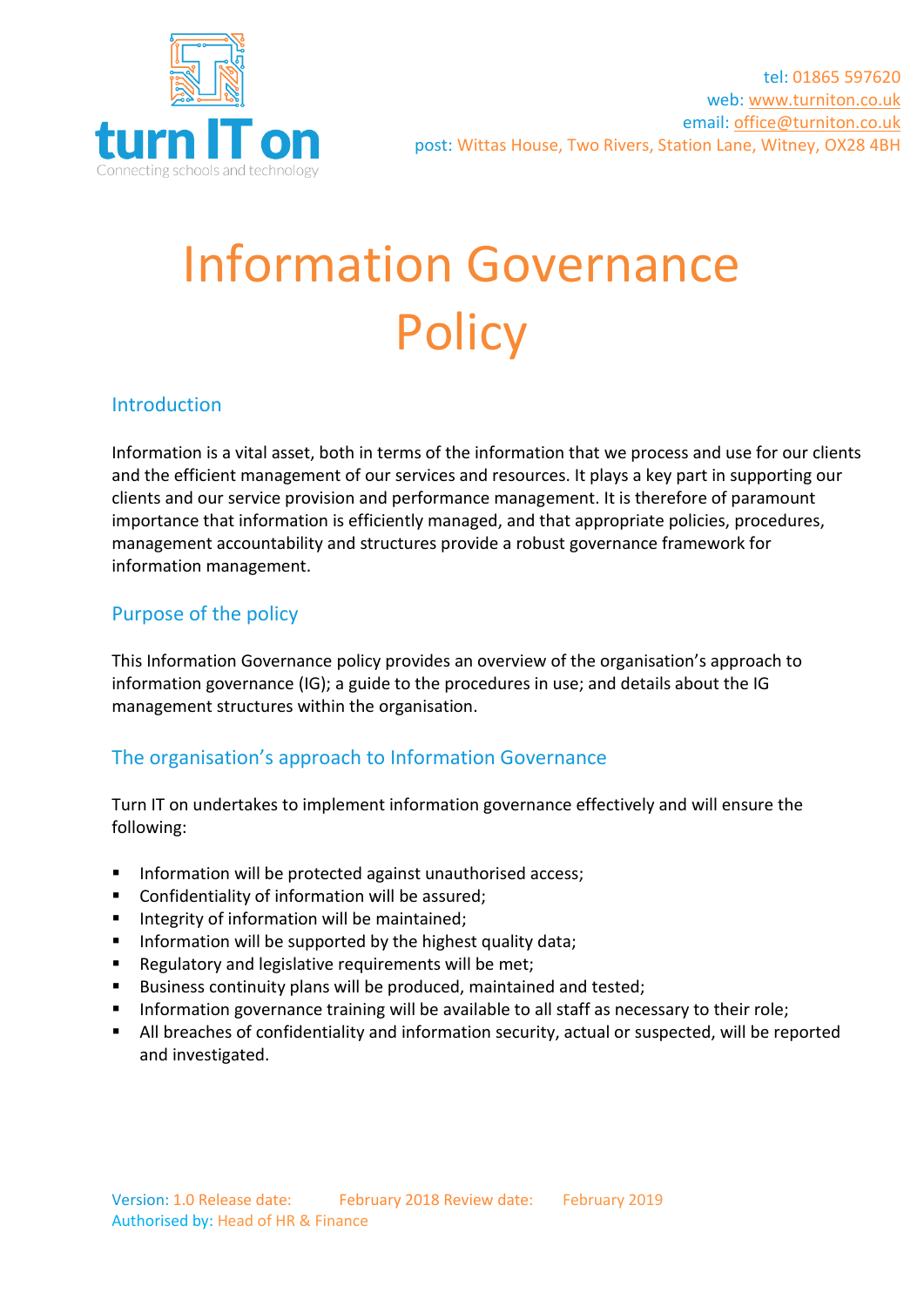

## Procedures in use in the organisation

This Information Governance policy is underpinned by the following procedures:

- Records management procedure that set outs how client records will be created, used, stored and disposed of;
- Access control procedure that sets out procedures for the management of access to computerbased information systems;
- **EXTERCH Information security procedure that sets out procedures around the transfer of confidential** information;
- Incident management procedure that sets out the procedures for managing and reporting information incidents;
- Business continuity plan that sets out the procedures in the event of a security failure or disaster affecting computer systems;

## Staff guidance in use in the organisation

Staff compliance with the procedures is supported by the following guidance material:

- Records management procedure: guidelines on good record keeping;
- Protecting Schools Data policy: sets out the required standards to maintain the confidentiality of schools' information; obligations around the disclosure of information and appropriately obtaining consent;
- Safeguarding consent form; ensures that staff have agreed to share the necessary data to allow schools' to conform to OFSTED requirements:
- Employee Data Policy; to ensure that staff understand what we hold and use their data for
- Data Protection Consent Form; to ensure that staff have signed to confirm that they have read and understood how we use their data
- Access control procedure: guidelines on the appropriate use of computer systems;
- Mobile Devices Policy: guidelines on maintaining confidentiality and security when working with portable or removable computer equipment;
- **■** Information incidents guidelines: guidelines on identifying and reporting incidents.

Version: 1.0 Release date: February 2018 Review date: February 2019 Authorised by: Head of HR & Finance